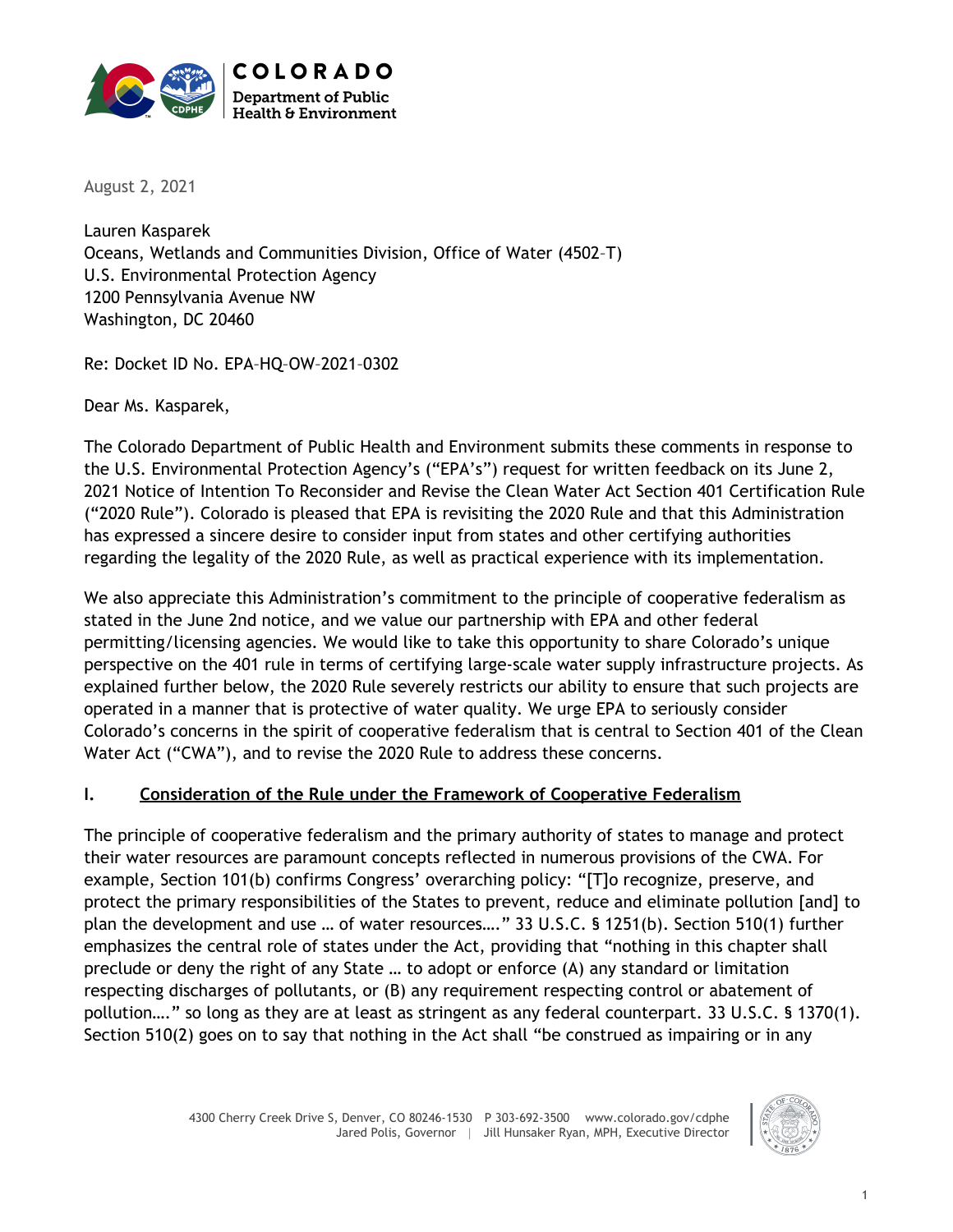manner affecting any right or jurisdiction of the States with respect to the waters (including boundary waters) of such States." 33 U.S.C. § 1370(2).

Section 401 of the Act adheres to these overarching principles through establishment of a clear framework intended to maintain the states' primary authority to protect the quality of their water resources from impacts associated with federally permitted projects. 33 U.S.C. § 1341. As noted by the Senate Committee on Public Works during the passage of the 1972 amendments to the Act, "[T]he purpose of the certification mechanism provided in [Section 401] is to assure that Federal licensing or permitting agencies cannot override State water quality requirements." S. Comm. on Public Works, S. Rep. 92-414, at 69 (1971). The United States Supreme Court—along with numerous federal and state courts—have consistently upheld the concept of independent state authority under Section 401. *See, e.g., S.D. Warren Co. v. Maine Bd. of Envtl. Prot.,* 547 U.S. 370, 386 (2006) ("State certifications under § 401 are essential in the scheme to preserve state authority to address the broad range of pollution.").

Again, we urge EPA to make cooperative federalism a focal point in its consideration of revisions to the 2020 Rule.

## **II. 401 Certification in the Context of Colorado's Water Supply Projects**

Because of its semi-arid climate and its status as a headwaters state, Colorado and its water providers (namely municipalities and water districts) are continuously seeking creative storage and allocation solutions to promote optimal water use, while at the same time protecting the quality of the state's scarce water resources. Since most of Colorado's precipitation falls in the form of snow, water must be captured and stored in lakes and reservoirs when and where the snow melts. The water is then delivered through pipelines and ditches to urban and agricultural centers where the water is ultimately put to beneficial use. The state's population is expected to double by 2050, and there has been a marked increase in construction and expansion of reservoirs in recent years to strengthen Colorado's water storage and supply infrastructure in order to meet the State's increasing water demands.

Since 2012, Colorado's certifying agency, the Water Quality Control Division ("WQCD") of the Colorado Department of Public Health and Environment, has granted four conditional certifications for large-scale water supply projects. At least 3 more water projects are currently going through the National Environmental Policy Act ("NEPA") process and will be seeking 401 certification from the WQCD in the relatively near future.

Each of these projects requires a Section 404 dredge and fill permit issued by the U.S. Army Corps of Engineers ("USACE"), which is triggered by the construction or enlargement of reservoirs, and, in some cases, construction of water supply pipelines across streambeds. These projects are critical for meeting the needs of our quickly growing cities and for continuing to support a robust agricultural industry. At the same time, Colorado recognizes that operation and management of these projects, namely diversion of water and releases from reservoirs, can have detrimental impacts to the designated uses of our waterways. Colorado's well-established 401 certification process under Water Quality Control Commission Regulation #82 (5 C.C.R. 1002-82) provides a robust mechanism for Colorado to strike a balance between these sometimes competing interests.

To this end, Colorado has been overwhelmingly successful in collaborating with federal agencies, project applicants, interested stakeholders, and state agencies such as Colorado Parks and Wildlife,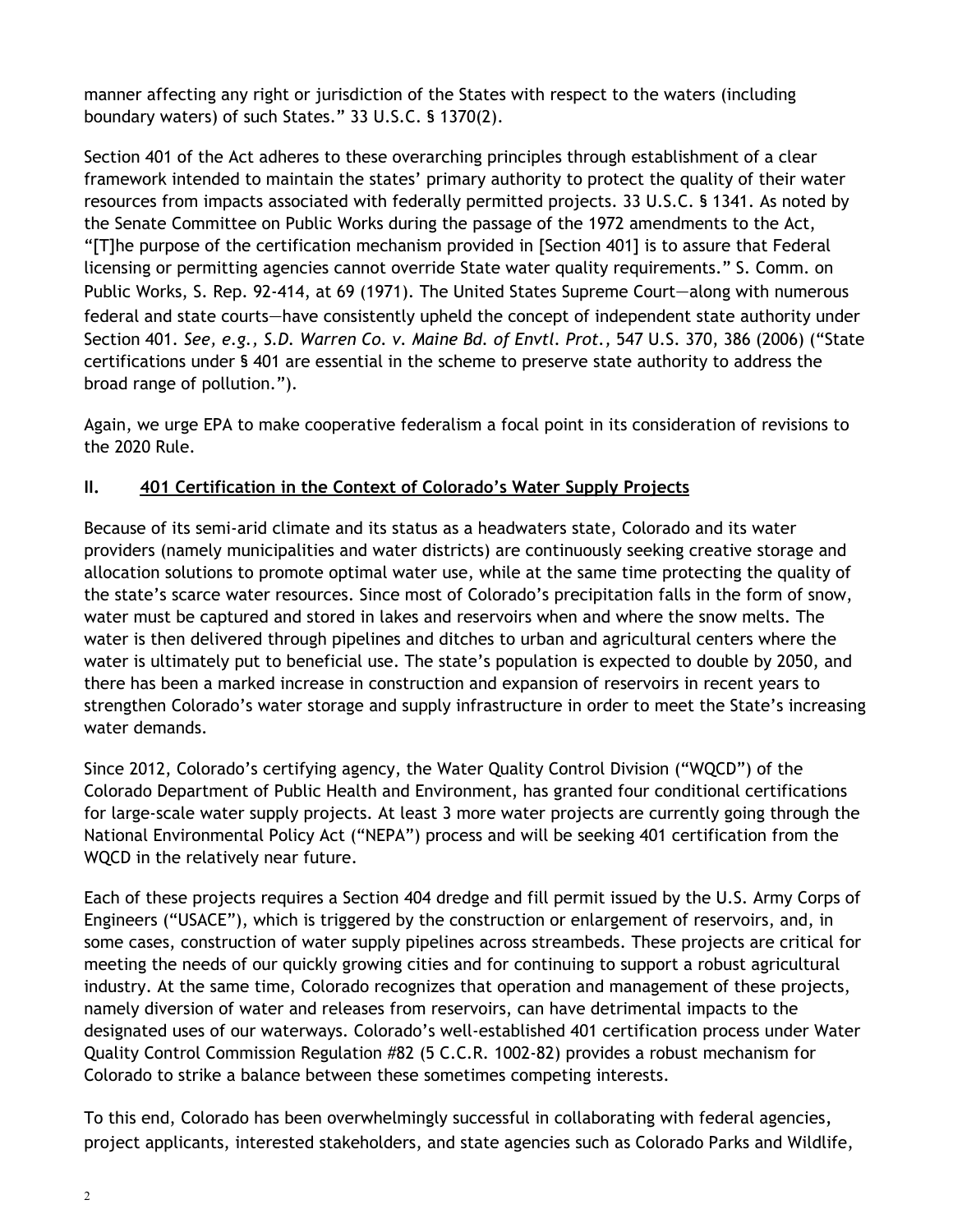to ensure that the ongoing operation of these water infrastructure projects does not degrade water quality. The state's involvement with these projects begins long before it receives an application for 401 certification. The WQCD typically takes part in the NEPA processes as a "cooperating agency," during which it becomes familiar with the proposed project and provides input on state water quality requirements. During the 401 certification process, Colorado works with applicants to craft conditions that are intended to address the concerns of pertinent state and federal agencies and other interested parties.

As explained in detail below, the 2020 Rule drastically limits Colorado's ability to impose such protective conditions on water supply projects. Accordingly, we urge EPA to reinstate the longstanding authority of states to impose conditions related to the operation of the "activity as a whole," consistent with Supreme Court precedent, as opposed to being limited to the discharge that triggers the need for a federal permit/license in the first instance.

### **III. Explanation of Colorado's Main Areas of Concern**

Colorado has four main concerns with the 2020 Rule as it relates to our certification of complex water supply projects:

(1) the scope of 401 certifications should extend to the "activity as a whole" as it did prior to the 2020 Rule, instead of being limited to the discharge that triggers the need for the federal permit;

(2) the definition of "water quality requirements" should be broadened to encompass the full scope of state law requirements to ensure consistency with the Clean Water Act;

(3) the "reasonable assurance" standard, or an alternative that makes room for adaptive management to address future unforeseeable impacts, should be reinstated; and

(4) the period of time for certifying authorities to complete certifications needs to remain flexible (up to one year) to accommodate certification of our large complex water projects.

**Concern #1: The scope of 401 certifications must encompass the "activity as a whole."**

Colorado's primary concern with the 2020 Rule is its drastic limitation on the scope of 401 certifications. The 2020 Rule departed from EPA's longstanding practice and the Supreme Court's directive in *PUD No. 1 of Jefferson Cty. v. Washington Dep't of Ecology*, 511 U.S. 700 (1994) that 401 certifications apply to the "activity as a whole," instead limiting the scope of certifications to the "discharge from a Federally licensed or permitted activity." 40 C.F.R. 121.3. In the context of our water supply projects, this means that Colorado can only evaluate impacts from the dredge and fill activity, or in other words, the initial construction of the project. It precludes any consideration of the long-term operation of the project, which is where the major water quality impacts from such projects occur. This limitation seriously undermines the state's ability to protect our water resources.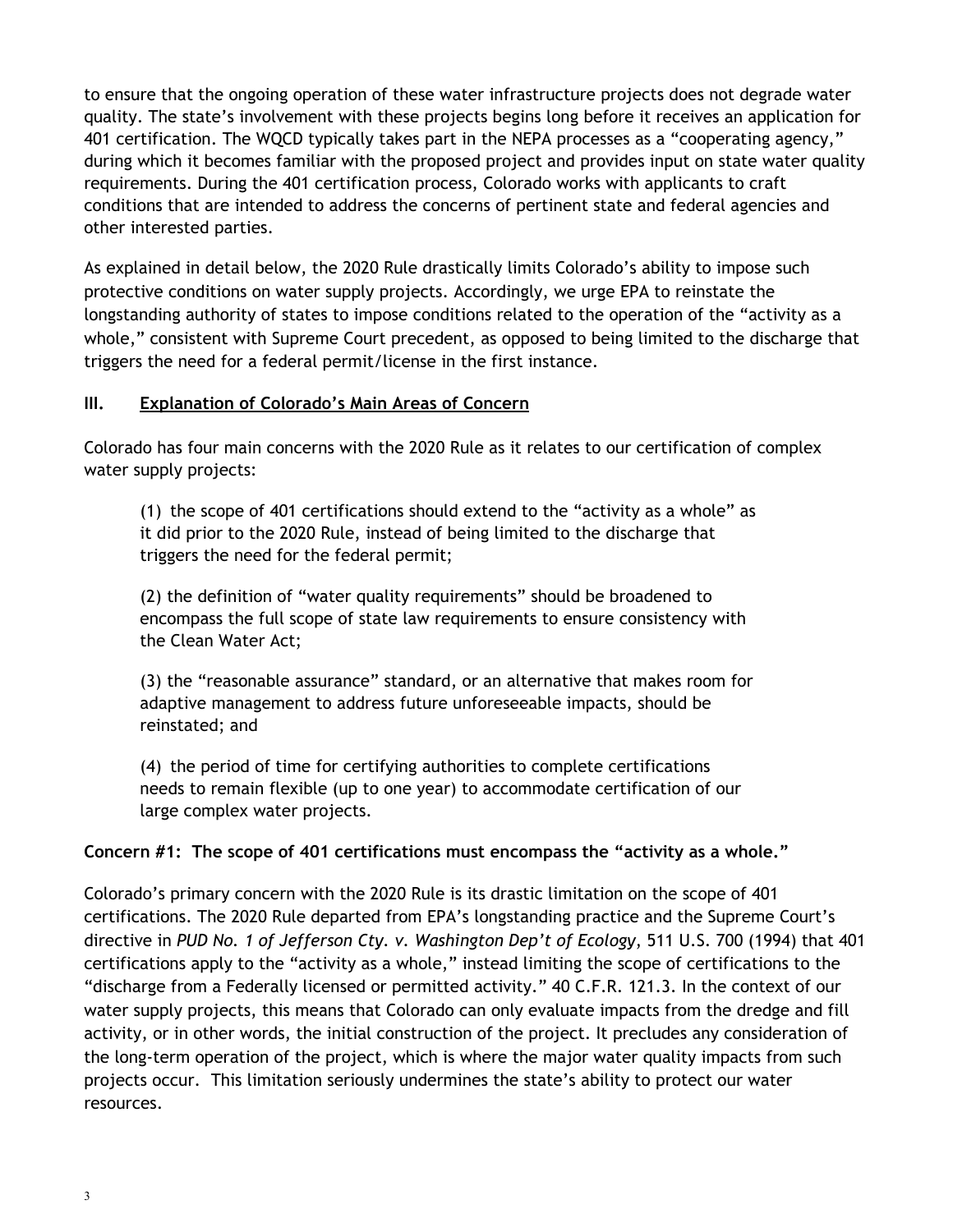To illustrate, Colorado's last certification for a water project, which was issued under the previous rule in January 2020, included 30 conditions to mitigate against predicted water quality impacts from the project's operation, including water diversions, filling two large new reservoirs, and releases from a dam. All but one of these conditions - the one covering construction of pipelines - likely would have been considered outside the scope of the 2020 Rule. These conditions included extensive monitoring, modeling, and mitigation requirements addressing a variety of potential water quality impacts, including, but not limited to:

- Increased stream temperatures associated with increased diversions and reservoir releases;
- Poor water quality in newly constructed reservoirs designed to support aquatic life, recreation, water supply, and agricultural uses;
- Increased concentrations of heavy metals, *E. coli*, and nutrients related to increased diversions of relatively clean water and releases of poor quality water from reservoirs;
- The presence of high concentrations of mercury in fish tissue related, in part, to biogeochemical processes that occur as large reservoirs fill; and
- Degradation of aquatic life habitat due to increased diversions and poorer water quality.

For these reasons, we encourage EPA to codify in a revised rule the *PUD No. 1* holding that state authority in the context of 401 certifications covers the "activity as a whole."

## **Concern #2: States must have the ability to impose protective conditions under their own laws.**

Second, Colorado is concerned that the 2020 Rule places unlawful limits on state authority to craft appropriate certification conditions based on their own laws to ensure protection of their waterbodies. Under the 2020 Rule, states are limited to imposing conditions related to "water quality requirements,"<sup>1</sup> which is narrowly defined in the rule as "applicable provisions of §§ 301, 302, 303, 306, and 307 of the Clean Water Act, and state or tribal regulatory requirements for point source discharges into waters of the United States." 40 C.F.R. 121.1(n) (emphasis added). The definition of "water quality requirements'' in the 2020 Rule effectively limits Colorado's ability to certify water supply projects because it no longer allows for conditions to mitigate impacts or degradation associated with hydromodification of stream systems (from diversions) and filling of new or expanded reservoirs. Colorado has historically worked with project proponents to craft creative conditions, such as managing the timing and depth of reservoir releases and instream flow targets, while balancing their statutory right to put adjudicated quantities of water to beneficial use. These conditions would arguably not fit within the definition of "water quality requirements'' because they are not intended to mitigate the impacts of the point source discharge that triggered the need for the federal license/permit.

Thus, in revisiting the 2020 Rule, EPA should strive for consistency with the language in Section 401(d) of the Act, which authorizes states to "assure compliance with any other appropriate requirement of state law." 33 U.S.C. § 1341(d). This phrase represents Congress' acknowledgement that the states are in the best position to apply their own tailored requirements to protect their water resources. If EPA chooses to define or clarify the term "any other appropriate requirement of state law," it should bear in mind that states such as Colorado have a wide variety of regulatory tools

<sup>&</sup>lt;sup>1</sup> For example, 40 C.F.R. 121.7(d)(1)(i) requires that certifying authorities include in their conditional certifications: "A statement explaining why the condition is necessary to assure that the discharge from the proposed project will comply with water quality requirements."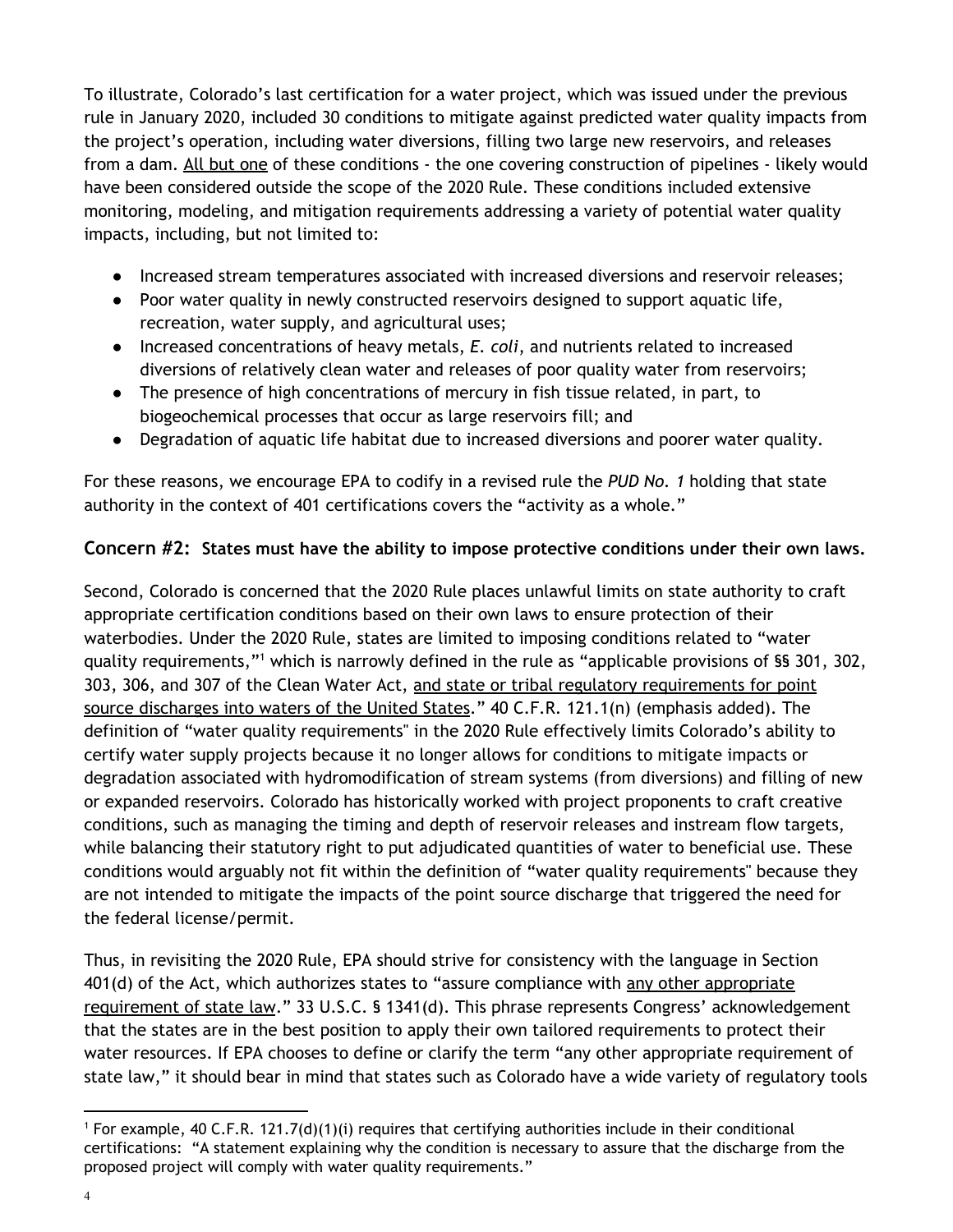at their disposal to mitigate against the impacts of the "activity as a whole," and these tools are not necessarily limited to mitigating impacts from "point source discharges."

For example, in our certification of a water supply project known as the Windy Gap Firming Project, issued in March 2016, Colorado imposed conditions requiring mitigation of increased stream temperatures associated with the project through an adaptive management program involving an extensive monitoring network, strategic releases of cool water from reservoirs, and environmental flow releases. Recognizing the potential for these mitigation efforts to increase manganese concentrations, Colorado developed a creative approach requiring careful study of the sources and behavior of manganese in the area and precluding the use of certain temperature mitigation strategies if they were likely to increase manganese concentrations.

Similarly, in our certification of the Northern Integrated Supply Project (another large water supply project), issued in January 2020, Colorado incorporated the applicant's voluntary commitments to a number of project design features, such as environmental flow releases and a reservoir outlet capable of releasing water from different depths, as enforceable conditions to ensure the protection of water quality in the impacted river. We also required the implementation of an adaptive management program designed to provide the greatest benefit to in-stream water quality while recognizing the applicant's need to meet its water supply obligations. In these ways, 401 certifications have provided Colorado with a flexible, adaptable tool with which it can impose complex conditions to protect water quality in accordance with state law without compromising the state's abilities to meet its water supply needs. By limiting the variety of state laws that 401 certifications can enforce, the 2020 Rule strips the 401 certification program of its flexibility, leaving Colorado without the regulatory tools it needs to ensure water quality protection.

Additionally, the ability to impose conditions related to impacts from diversions and other forms of hydromodification is imperative for water supply projects to be able to comply with the state's antidegradation rule. *See* Regulation #31.8, Basic Standards and Methodologies for Surface Water (5 CCR 1002-31). Colorado relies on water quality modeling to predict impacts associated with future project operation. Where such modeling predicts significant degradation of water quality, Colorado has historically imposed conditions such as channel restoration, riparian habitat improvement, and aquatic habitat enhancement, which are designed to offset the predicted degradation through the concept of "net environmental benefit." *See* 5 CCR 1002-82.5(a)(1)(A). For example, the 401 certification for the Northern Integrated Supply Project included a condition requiring that the applicant perform stream channel and habitat improvements, such as enhancing riparian vegetation and improving channel morphology, along a one-mile reach of the Cache La Poudre River in Fort Collins. Similarly, the 401 certification for the Windy Gap Firming Project required that the applicant contribute \$2,000,000 to projects designed to improve aquatic habitat in the upper reaches of the Colorado River. In addition to providing net environmental benefit, such conditions also serve to mitigate project-related impacts to water quality from diversions, such as from increased sediment loads, increased nutrient concentrations, and increased water temperature. Again, these conditions designed to ensure compliance with Colorado's antidegradation rule arguably would not be allowed under the 2020 Rule because they seek to mitigate water quality impacts from diversions, rather than point source discharges.

In sum, Colorado urges EPA to reconsider the excessively restrictive definition of "water quality requirements" in the 2020 Rule. The statutory language in Section 401(d) authorizing states to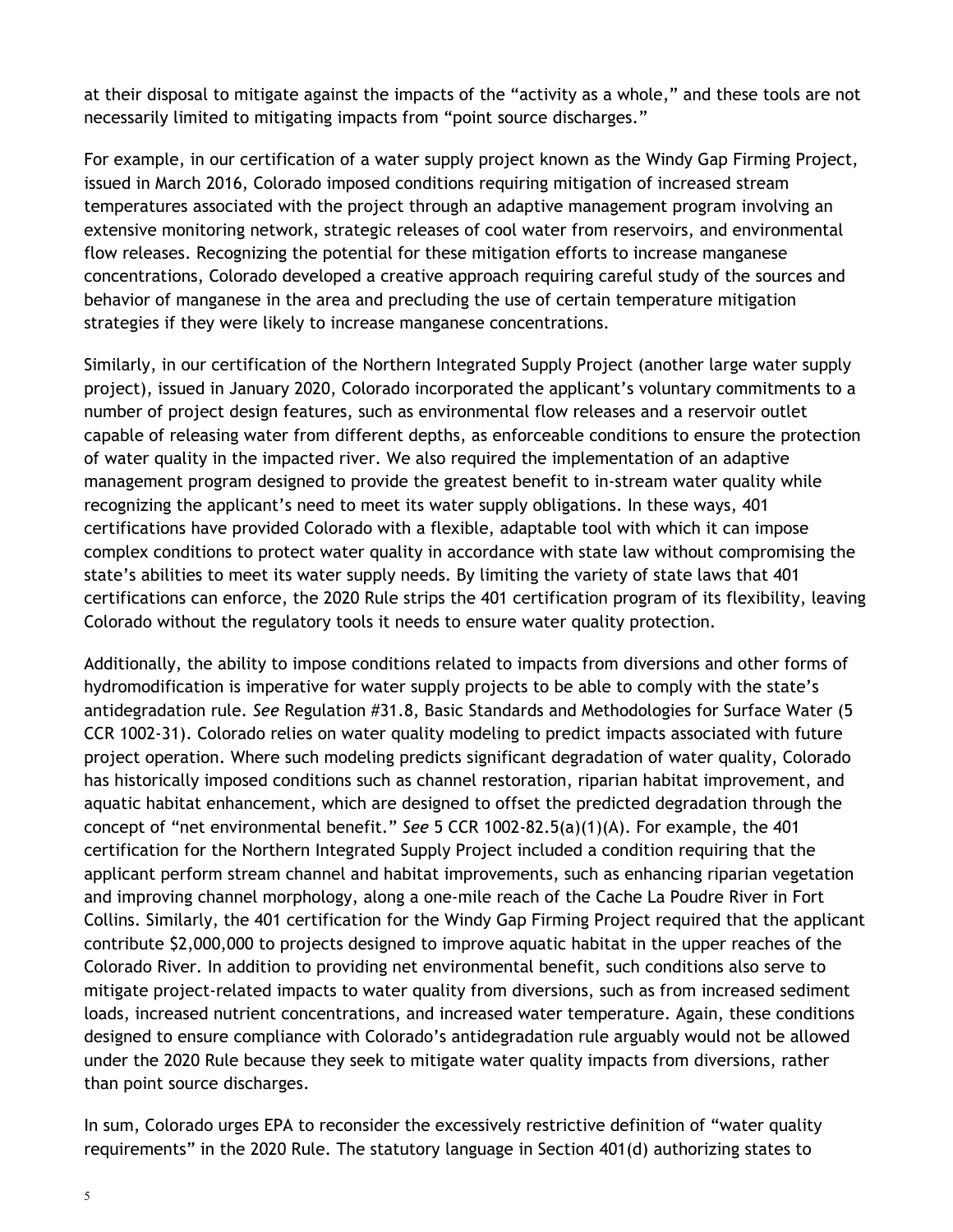impose conditions to ensure compliance with "any other appropriate requirement of state law" should be construed broadly in any new EPA rule to allow states flexibility to impose protective conditions consistent with their own laws.

# **Concern #3: The "inherent predictive nature" of certifications must be reflected in the language of the certification statement.**

Colorado's third concern with the 2020 Rule is the removal of the longstanding "reasonable assurance" standard from the previous regulation. The prior rule, in place since 1971, required certifying authorities to provide "[a] statement that there is a reasonable assurance that the activity will be conducted in a manner which will not violate applicable water quality standards" as part of its certification. 40 C.F.R. 121.2(a)(3) (2019). The 2020 Rule, by contrast, requires certifications to assure that the "discharge from a Federally licensed or permitted activity will comply with water quality requirements." 40 C.F.R. 121.7(b)(emphasis added).

The definitive "will comply" standard is at odds with Colorado's reliance on water quality modeling to predict future impacts associated with the long-term operation of large water supply projects. It is also counter to the long-accepted tool of adaptive management as a protective backstop. *See, e.g., Port of Seattle v. Pollution Control Hearings Bd.*, 90 P.3d 659, 676 (Wash. 2004)(upholding adaptive management as a valid certification condition and recognizing that "the inherent predictive nature of a section 401 certification cannot be avoided; each 401 certification must address future events and the likelihood that those events will result in violations of water quality standards.").

In evaluating the predicted impacts of the long-term operation of water supply projects, Colorado cannot be absolutely certain that water quality will never be impacted. There are simply too many unknown factors -- including the precise impacts of climate change on water quality and future changes to water quality standards -- to know with certainty that the project will always operate in compliance. Recognizing these practical limitations, Colorado includes extensive monitoring and adaptive management requirements in its conditional certifications to keep constant watch over the effects of project operation and circumstances that could not have been accurately anticipated at the time of certification. In short, in the event that water quality is degraded or exceedances/impairments occur as a result of unanticipated circumstances, project proponents are required to adjust operations to mitigate such impacts.

If EPA chooses to retain the current "will comply" language, Colorado urges the Agency to expressly recognize adaptive management as a valid condition to provide some degree of flexibility to an otherwise definitive standard. Assuming that EPA reinstates the proper scope of certifications as applying to the "activity as a whole," Colorado will need to continue its reliance on adaptive management as a tool to ensure future compliance. If certifications for water projects require absolute certainty for compliance at the time of certification without recognizing adaptive management as an allowable means to address unforeseeable impairments, Colorado will likely be forced to deny certification for many critical water infrastructure projects.

In conclusion, Colorado urges EPA to return to the longstanding "reasonable assurance" standard. In the alternative, if EPA chooses to retain the 2020 Rule's "will comply" language, Colorado requests that EPA explicitly recognize adaptive management as an appropriate means by which to assure long-term project compliance.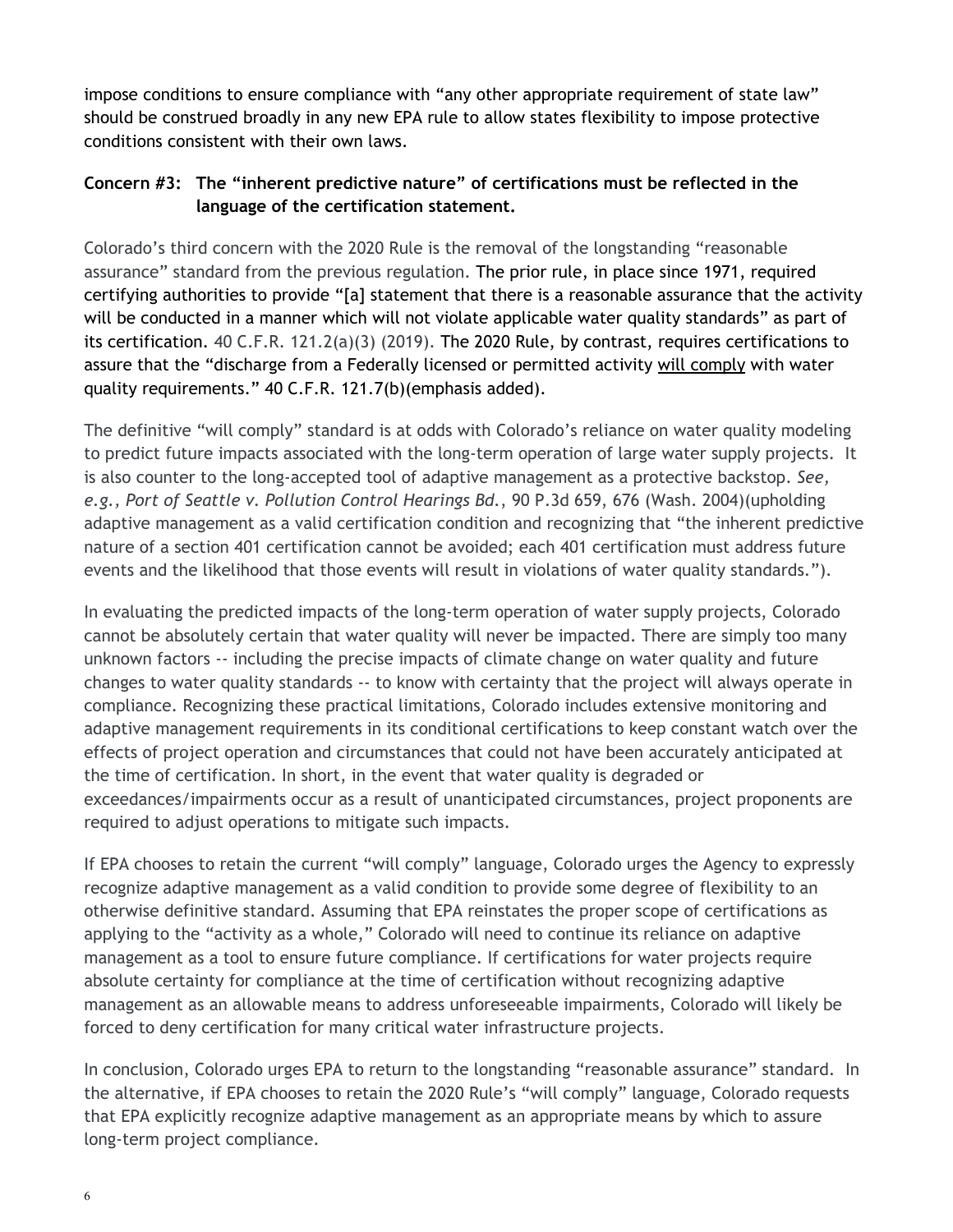# **Concern #4: The timeframe to process certification requests must be flexible to account for complex projects.**

Finally, as EPA reconsiders the 2020 Rule's framework for establishing the "reasonable period of time"<sup>2</sup> for certifying authorities to process 401 certification requests, we encourage flexibility and recognition that certifications for complex water supply projects require a great deal of time to complete. Assuming that any new EPA rule adheres to the Supreme Court's directive that 401 certifications apply to the "activity as a whole" (rather than being limited to the triggering discharge), Colorado will continue to need the entire one-year statutory time frame to properly evaluate certification requests for large water supply projects and to formulate protective conditions that can be upheld under the scrutiny of appeal. Indeed, the last four water supply projects that have undergone the certification process in Colorado have taken the entire year to process, even with several staff members, consultants, and an assigned attorney dedicating significant resources consistently throughout that entire period of time.

Colorado's large water supply projects are often controversial and generate a large volume and wide range of public comments, which can be very technical in nature as local groups that oppose water projects hire consultants to conduct their own evaluations of project impacts. Colorado takes this public process seriously and is diligent in its efforts to consider and incorporate these comments into conditions, where appropriate. We also coordinate extensively with certification applicants and other interested state agencies such as Colorado Parks and Wildlife in crafting mitigating conditions -- a process that entails a great deal of email communication and numerous meetings to discuss a myriad of technical and legal aspects of certification conditions. For these reasons, Colorado requests that EPA prioritize project complexity as a main consideration as it revisits the timeframe for states to process certification requests. Any future guidance that EPA issues on this topic should also recognize the varying complexity of projects and explicitly allow flexibility to establish certification timeframes accordingly.

# **IV. Responses to EPA's List of Topics**

Below, Colorado responds specifically to each of the areas on which EPA requested comments.

*1. EPA is interested in the utility of the pre-filing meeting process to date, including but not limited to, whether the pre-filing meetings have improved or increased early stakeholder engagement, whether the minimum 30 day timeframe should be shortened in certain instances (e.g., where a certifying authority declines to hold a pre-filing meeting), and how certifying authorities have approached pre-filing meeting requests and meetings to date.*

## Response

Overall, Colorado does not believe that the prefiling meeting requirement substantially facilitates or detracts from the 401 certification process. Prefiling meeting requests may encourage stakeholders to begin the certification process early, but applicants for larger projects have generally engaged with Colorado well in advance of submitting a certification request with or without such a requirement. For smaller projects with limited impacts, the prefilling meeting requirement serves as little more than a "box-checking" exercise for applicants, since Colorado often declines to hold a meeting. If EPA chooses to retain this

<sup>&</sup>lt;sup>2</sup> See 40 C.F.R. 121.6, "Establishing the reasonable period of time."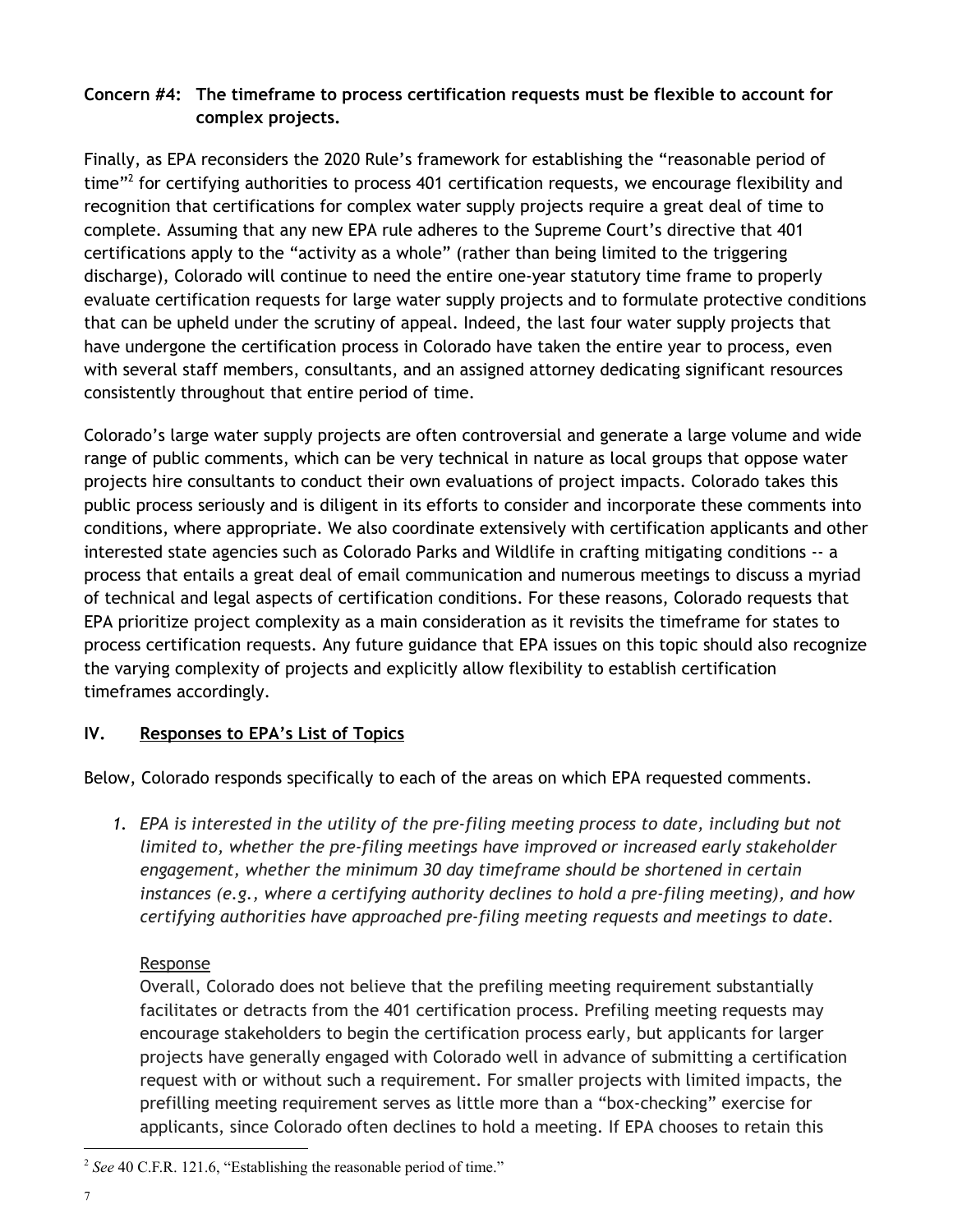requirement, it could be made more flexible to account for such projects. For example, EPA could reduce (or eliminate) the 30-day waiting period between submission of the prefling meeting request and submission of the certification request when the certifying authority declines to hold a meeting.

*2. The rule defines a certification request as "a written, signed, and dated communication that satisfies the requirements of [section] 121.5(b) or (c)." EPA is concerned that the rule constrains what states and tribes can require in certification requests, potentially limiting state and tribal ability to get information they may need before the CWA Section 401 review process begins. EPA is interested in stakeholder input on this definition and the elements of a certification request contained at 40 CFR 121.5, including but not limited to, the sufficiency of the elements described in 40 CFR 121.5(b) and (c), and whether stakeholders have experienced any process improvements or deficiencies by having a single defined list of required certification request components applicable to all certification actions.*

#### Response

To date, Colorado has not experienced any significant harms or benefits as a result of the 2020 Rule's definition of a certification request. However, Colorado maintains its own list of certification request requirements (*see* 5 C.C.R. 1002-82.4) that does not mirror the 2020 Rule's definition in all cases. For example, Colorado requires that applicants submit a copy of their 404 permit application as well as the statutorily mandated fee for 401 certification, but does not require "a list of all other federal, interstate, tribal, state, territorial, or local agency authorizations required for the proposed project" or any specific certification statements. Based on our experience, Colorado urges EPA to consider the extent to which such discrepancies create confusion among applicants and to propose a new rule that provides sufficient flexibility for certifying authorities to obtain all the materials they need to issue a certification.

*3. EPA seeking stakeholder input on the process for determining and modifying the reasonable period of time, including but not limited to, whether additional factors should be considered by federal agencies when setting the reasonable period of time, whether other stakeholders besides federal agencies have a role in defining and extending the reasonable period of time, and any implementation challenges or improvements identified through application of the rule's requirements for the reasonable period of time.*

## Response:

In addition to Colorado's specific comments regarding the complexity of projects as described in Concern #4 of these comments, federal permitting/licensing agencies should also consider each state's procedural requirements, such as public notice procedures. For example, delays beyond 60 days for final certification of "smaller" projects (i.e. projects that incur minimal costs and temporary water quality impacts) can occur depending on the timing of the certification request because the WQCD only has one opportunity at the beginning of each month to publish notice of draft certification determinations, which triggers a 30 day comment period.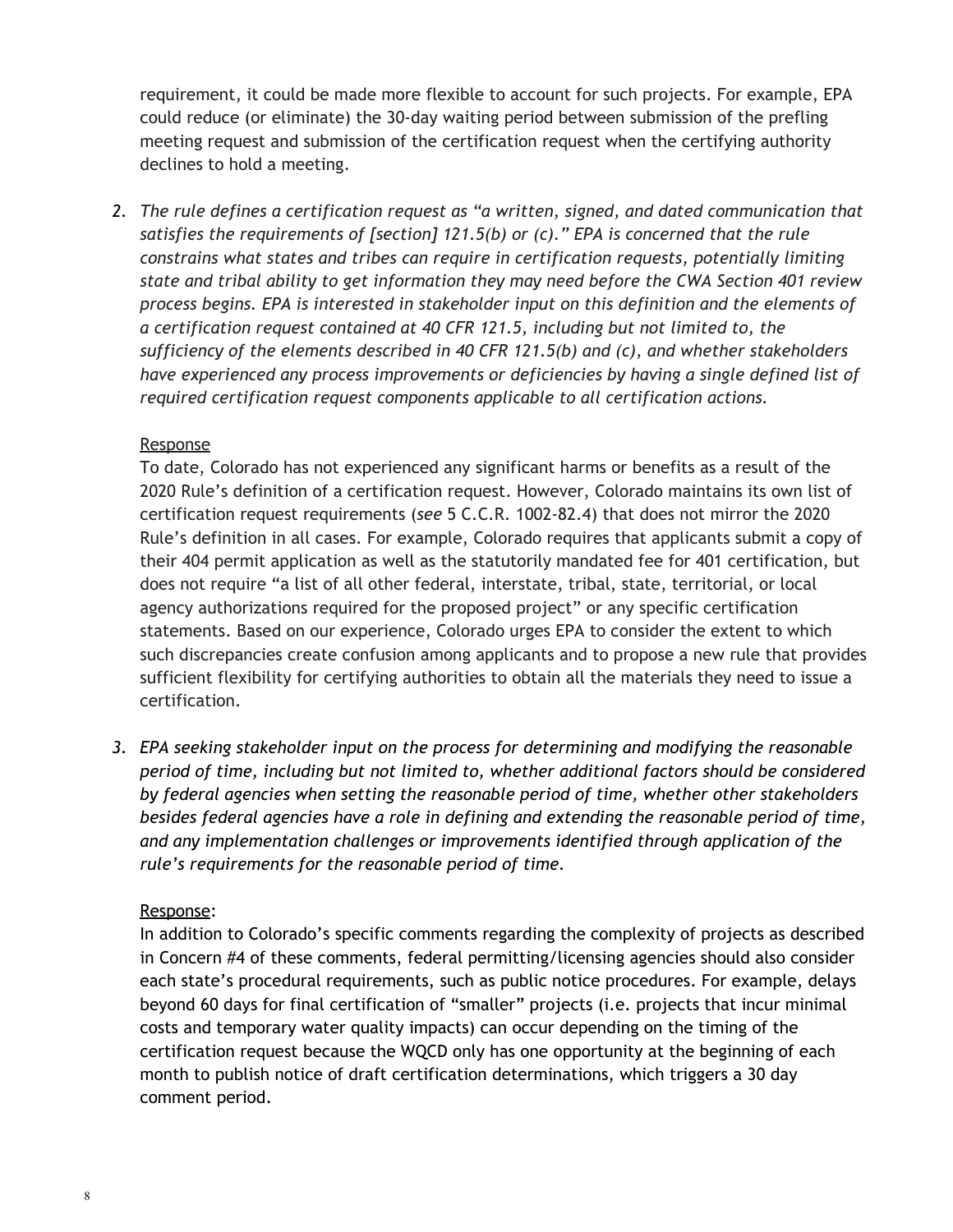4. *EPA is seeking stakeholder input on the rule's interpretation of the scope of certification and certification conditions, and the definition of ''water quality requirements'' as it relates to the statutory phrase ''other appropriate requirements of state law,'' including but not limited to, whether the agency should revise its interpretation of scope to include potential impacts to water quality not only from the ''discharge'' but also from the ''activity as a whole'' consistent with Supreme Court case law, whether the agency should revise its interpretation of ''other appropriate requirements of State law,'' and whether the agency should revise its interpretation of scope of certification based on implementation challenges or improvements identified through the application of the newly defined scope of certification.*

### **Response**

Colorado addresses these issues in detail under Concerns #1 and #2 in this comment letter.

*5. EPA is seeking stakeholder input on the certification action process steps, including but not limited to, whether there is any utility in requiring specific components and information for certifications with conditions and denials, whether it is appropriate for federal agencies to review certifying authority actions for consistency with procedural requirements or any other purpose, and if so, whether there should be greater certifying authority engagement in the federal agency review process including an opportunity to respond to and cure any deficiencies, whether federal agencies should be able to deem a certification or conditions as ''waived,'' and whether, and under what circumstances, federal agencies may reject state conditions.*

## Response

Colorado has historically requested input from the federal permitting agency regarding the enforceability of its conditions on large water supply projects. Therefore, Colorado does not believe that a regulatory provision requiring federal review of 401 certifications for substantive or procedural issues is necessary. Furthermore, even limiting the scope of federal review of certification actions to procedural compliance does not address the inconsistency between the 2020 Rule and the statute, which does not allow for federal review of state certification conditions; rather, 401 certifications "shall become a condition on any Federal license or permit." However, if the revised rule retains any provision for federal review, it should either provide certifying authorities with an opportunity to remedy conditions that federal agencies deem deficient, or mandate that federal permitting agencies develop procedures for curing deficiencies. In the absence of such provisions, certifying authorities could lose the opportunity to establish reasonable protections for water quality for easily curable procedural reasons.

*6. EPA is interested in stakeholder feedback on enforcement of CWA Section 401, including but not limited to, the roles of federal agencies and certifying authorities in enforcing certification conditions, whether the statutory language in CWA Section 401 supports certifying authority enforcement of certification conditions under federal law, whether the CWA citizen suit provision applies to Section 401, and the rule's interpretation of a certifying authority's inspection opportunities.*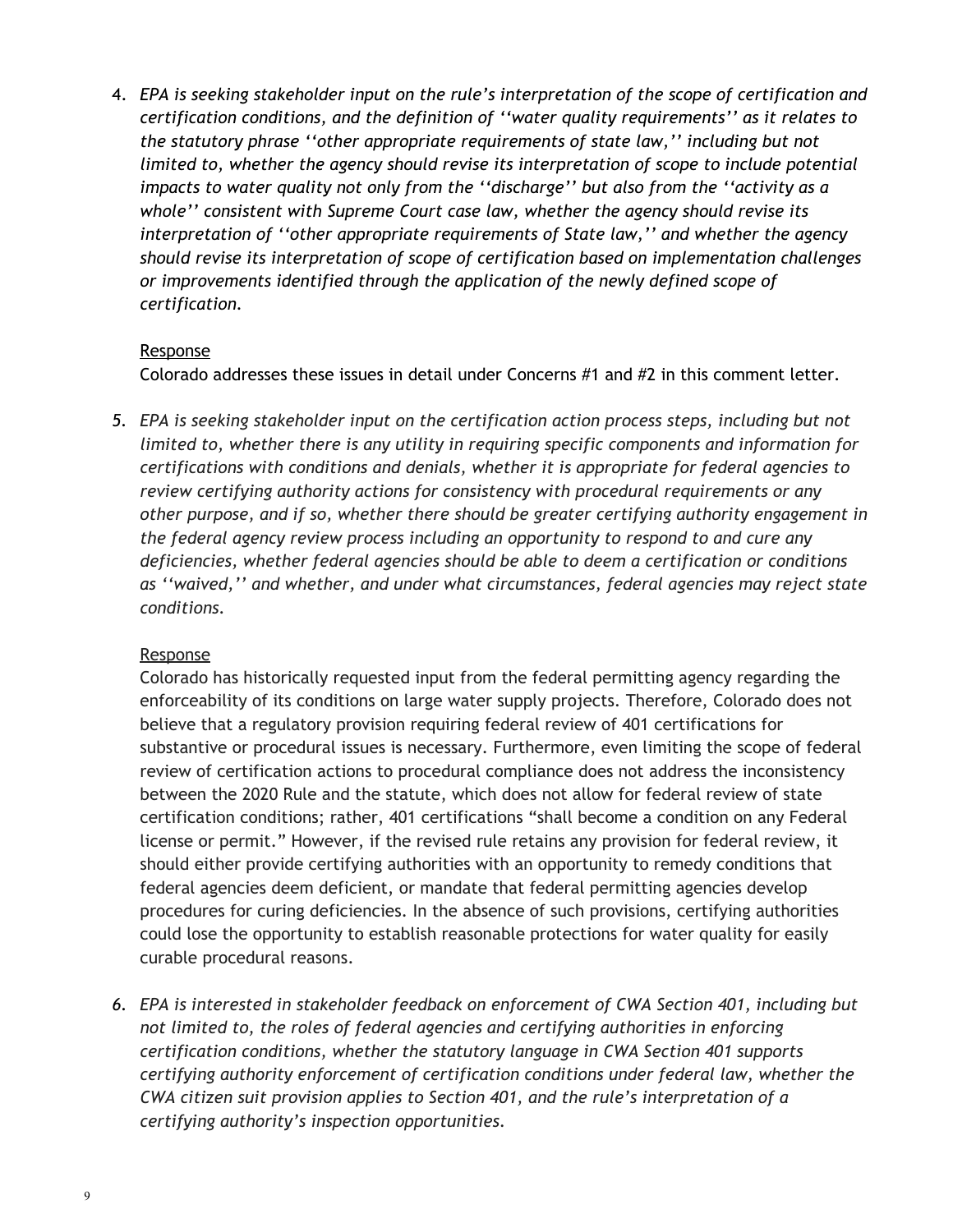#### Response

At this time, Colorado has no comments on this issue, but we may choose to provide comments in the context of any future rule proposal.

*7. EPA is interested in stakeholder feedback on modifications and ''reopeners,'' including but not limited to, whether the statutory language in CWA Section 401 supports modification of certifications or ''reopeners,'' the utility of modifications (e.g., specific circumstances that may warrant modifications or ''reopeners''), and whether there are alternate solutions to the issues that could be addressed by certification modifications or ''reopeners'' that can be accomplished through the federal licensing or permitting process.*

### Response

At this time, we do not believe that the 2020 Rule's explicit prohibition of modifications and "reopeners" in 401 certification conditions will impact Colorado's ability to issue 401 certifications with sufficiently protective conditions, including those that require adaptive management with Colorado's oversight. However, we may choose to provide additional comments in the context of any future rule proposal.

*8. EPA is interested in stakeholder feedback on the neighboring jurisdiction process, including but not limited to, whether the agency should elaborate in regulatory text or preamble on considerations informing its analysis under CWA Section 401(a)(2), whether the agency's decision whether to make a determination under CWA Section 401(a)(2) is wholly discretionary, and whether the agency should provide further guidance on the Section 401(a)(2) process that occurs after EPA makes a ''may affect'' determination.*

#### Response

At this time, Colorado has no comments on this issue, but we may choose to provide comments in the context of any future rule proposal.

*9. EPA is interested in receiving any data or information from stakeholders about the application of the 401 Certification Rule, including but not limited to, impacts of the rule on processing certification requests, impacts of the rule on certification decisions, and whether any major projects are anticipated in the next few years that could benefit from or be encumbered by the 401 Certification Rule's procedural requirements. Additionally, EPA is interested in stakeholder feedback about existing state CWA Section 401 procedures, including whether the agency should consider the extent to which any revised rule might conflict with existing state CWA Section 401 procedures and place a burden on those states to revise rules in the future.*

## Response

We are currently working with applicants on future certification requests for three major water supply projects. The 2020 Rule's significant limitations on the scope of 401 certifications would greatly restrict Colorado's ability to issue protective certifications, hindering our authority to consider water quality impacts from increased diversons and other operational components of large water supply projects. This issue is discussed in detail in Concerns #1 and #2 of this letter.